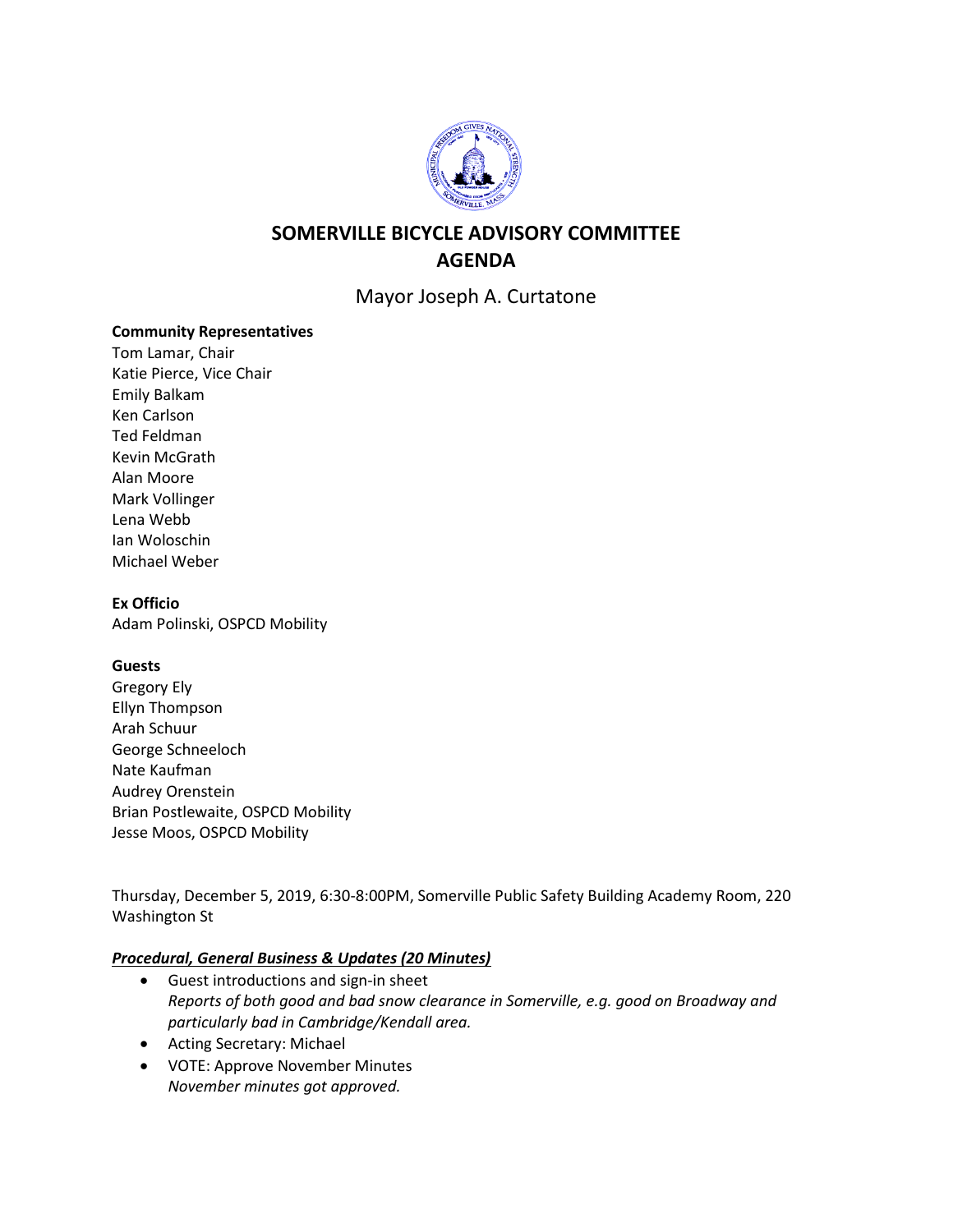- Zoning overhaul update Tom/Arah
	- *Arah: Version 5 overhaul meeting scheduled for Tuesday next week (Dec 10 2019). Of particular interest for SBAC are point 53 (removal vehicle parking minimum outside transit-oriented areas – accounts to ~2%% of Somerville, remaining area is within transit-oriented areas and already w/o minimum), point 67 (minor change to designing bike racks) and point 68 (change in bike parking spacing).*

*Tom: Reminder to send letters with comments before Tuesday meeting.*

• Volunteer needed: social media point person – Ken *Ken: SBAC needs a social media person. Social media posts have fallen off significantly over the past months. Several members and volunteers should contribute, but we need a person coordinating the efforts. Anthony did it for a while and it is an important aspect of our education efforts and for announcing bike talks, among others. Ian: Volunteering for a limited time.*

*Tom: Will provide Ian w/ account logins and other information.*

• Upcoming events

*Tom/Ian: SBAC January meeting scheduled for January 2 but will be postponed to January 9. Majority of SBAC members and volunteers and city representatives indicated a preference for January 9 over January 2.*

*Mark: Santa Cycle Rampage happens this Saturday, December 7. Audrey/Arah: Pedestrian and Transit Advisory Committee meeting scheduled for January 16, 6:30pm, Somerville Public Safety Building Academy Room, 220 Washington St. further down: Broadway meeting, Illuminations Ride*

#### *Focus 1: Washington St (25 min)*

• Proposed Washington St design – Alex F *Alex Frieden could not attend this meeting due to a conflicting appointment. Presentation of the proposed design is moved to SBAC January meeting.*

## *City Update (40 min)*

• Central Broadway – Adam

*Overhauled crosswalk installed at Fenwick/Thurston. Data collection to analyze impact of changed street layout started, partly due to push from residents. City will use these data to start and understand changes in traffic patterns including side streets. A company got hired and is working on it. First data is expected to go public next Monday. Month of September saw more crashes than average, October and November showed crash rates below average – decreased number of crashes overall. Average travel speeds were lower for that period. MBTA data on bus speeds and ridership will be included and first numbers are up by a lot.*

*The presentation was followed by a longer discussion involving Adam (It might take years to see positive effects – hard to predict.), Ted (Can we deconvolve anecdotes of more congestions? [Difficult]), Arah (Are side streets included? [Yes]), Katie (How does the study connect to broader efforts in Somerville?), Lena (Can we compare impact of bridge closures vs. new bus/bike lanes? [Difficult]), Ken (80% of cars are transient drivers and no residents – effect on those might be low. The city needs a signal engineer to adapt traffic lights to changes in street layout!), Alan/Ian (We need to encourage people to think about why they use their car.), Kevin (Focus attention and efforts on safety.), Arah (Will talk to bus riders at 7:30am and collect comments, members and volunteers are welcome to join.).*

*Meeting: Monday, Dec 9, 6pm in the Chambers*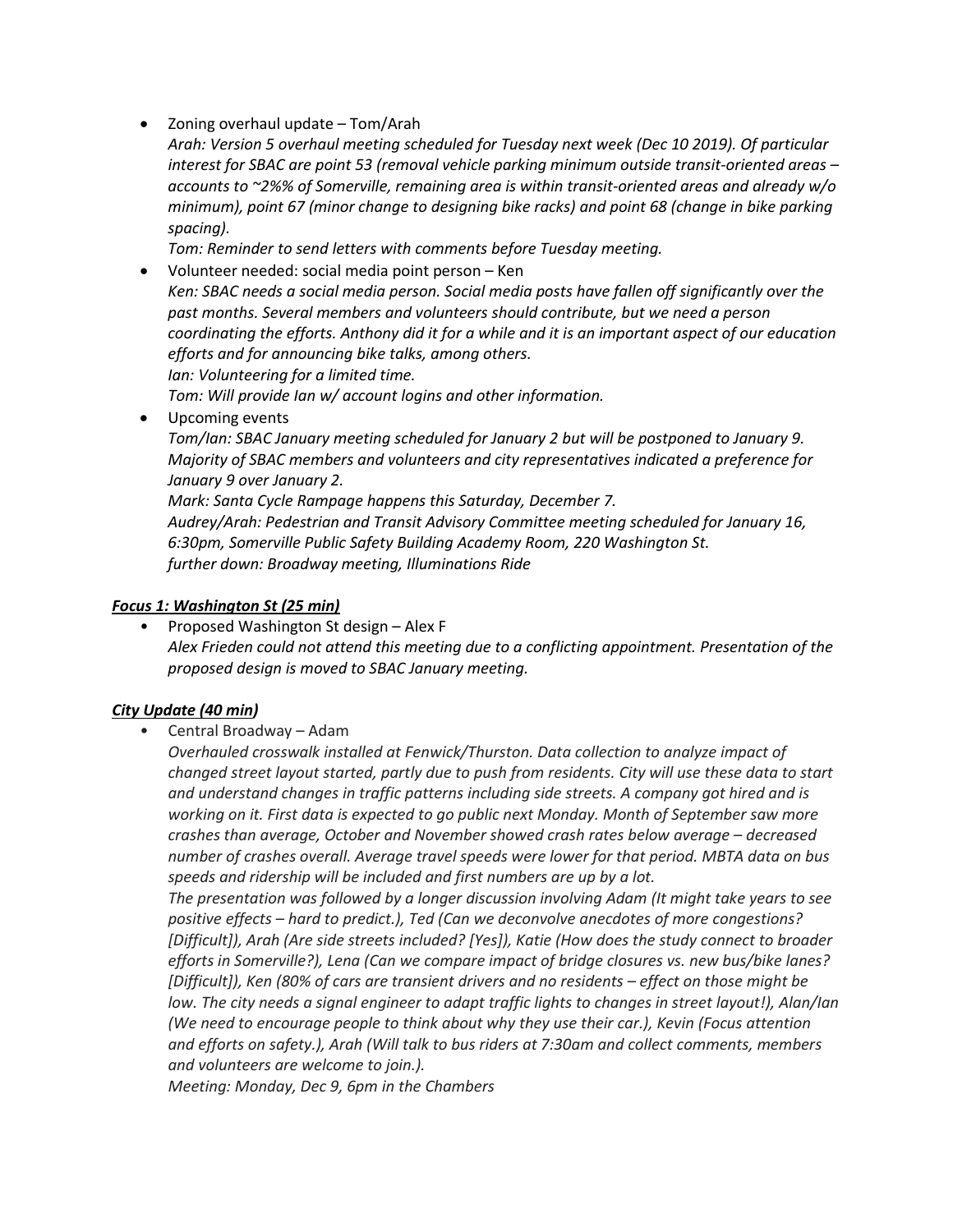*Ken: Join the meeting on Monday. SBAC received great positive comments on Broadway, but the public meeting might get heated and needs support from SBAC.*

- Bike network plan Adam *The city started internal scoping meetings and now has a staff of mobility planners to move forward with designing a bike network plan. Some of the main questions: The city has a budget of \$40,000 – how should this be spent? Upcoming costs include for consultants, among others. How much do we have to include bus riders and pedestrians? Should the plan be for mid-term (specific construction plan) or long-term (visionary plan)? The external kickoff will happen in early 2020.*
- Citywide parking study Adam/Greg *Data collection study including an inventory of loading zones and types of parking got initiated. Remaining money will be used to evaluate next steps. A cool/awesome smartphone app for tracking parking utilization is coming up. Ian: When can we see first results? – Greg: City is aiming at a quick turnout. Ian: Are best practices for snow removal/parking included? – Greg: Yes.*
- Vision Zero Action Plan

*The plan is almost complete. First draft of a Somerville map with a layer showing a "high injury network" of streets including Highland Ave, Somerville Ave and Broadway.*

*Nate: How does this connect to the bike network plan? – Adam: Something to discuss. A strong correlation is expected. The main arteries are used by both motorized vehicles and cyclists. The city needs to work out how to provide a safe network of bike routes.*

*Ken/Jesse: The last stretch of Cycle Grip on Beacon St is scheduled to be applied next week. Mark/Adam/Jesse: Flex posts are coming back to the corner of Somerville Ave and Washington St.*

- Short overview on who is working on what Brian/Jesse *Brian: Working on how to prioritize street/sidewalk reconstruction, plus sewer work. Jesse: Communicating and coordinating construction projects w/ companies.*
- Eversource's 2020 schedule Jesse

*This is the first time Somerville gets a list of planned gas work from Eversource for the upcoming year. The plan includes 25 streets, e.g. Vinal Ave and Summer St. In general, resurfacing will not happen, as that is typically scheduled for the year after the gas work. If a street is about to be resurfaced within the next 5 years, Eversource needs to do it right after the project is completed. This will for example apply to Cherry St. Bike infrastructure needs to be renewed by the contractor. Now, the city has the staff to make sure it gets done.*

*Arah: How can we help to track down not-renewed bike infrastructure? – Jesse/Adam: Report to 311, especially if it isn't done by July.*

- National Grid's 2020 schedule Jesse *Brian: The rough dividing line between Eversource and National Grid is the new GLX route, with Eversource covering the South, National Grid the North. The National Grid plan includes 7 streets, e.g. Cross St, Pearl St and Gilman St.*
- Communication with construction team Jesse *Reminder to sign up for the construction newsletter – send an email with "Signup" to [construction@somervillema.gov.](mailto:construction@somervillema.gov) If you have any questions – reach out by the email mentioned before or by phone: 617-625-6600 x 5400.*
- FY2020 street reconstruction projects Brian *Holland St & College Ave The city proposes to install temporary bus/bike lane towards each of the squares, respectively. Parking lanes would be closed during commuting hours (typically 6-9am and 4-7pm [tbc]).*